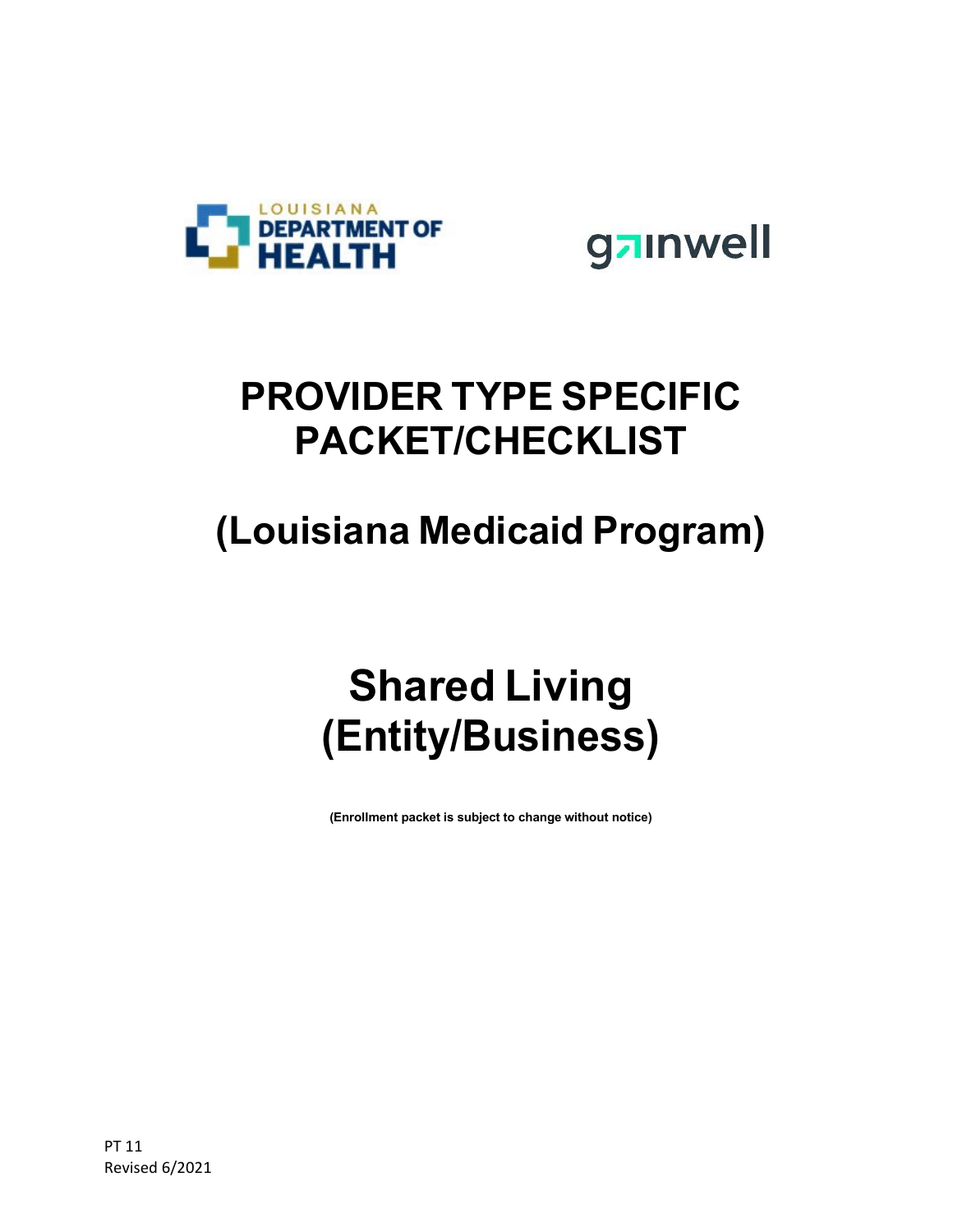### GENERAL INFORMATION FOR THE SHARED LIVING PROVIDER TYPE

Provider Enrollment works on a three-week turnaround time frame. If enrollment requirements are not met, the entire application will be returned for correction and would need to be re-submitted once the corrections are made. Any re-submission of the enrollment packet is subject to additional three-week turnaround period.

The effective date for this enrollment will be the day the application is actually worked by Provider Enrollment.

No billing for 18 months will result in an automatic closure of this provider number, which will require a new enrollment application in order to be re-activated. No notification will be made to the provider regarding automatic closure.

If at any time during enrollment as a Waiver Medicaid provider, the provider has a change of physical address, then the provider must first obtain an updated license indicating the new address, and then submit notification of the change of address along with a copy of the updated license to Gainwell Provider Enrollment (see address on checklist, below).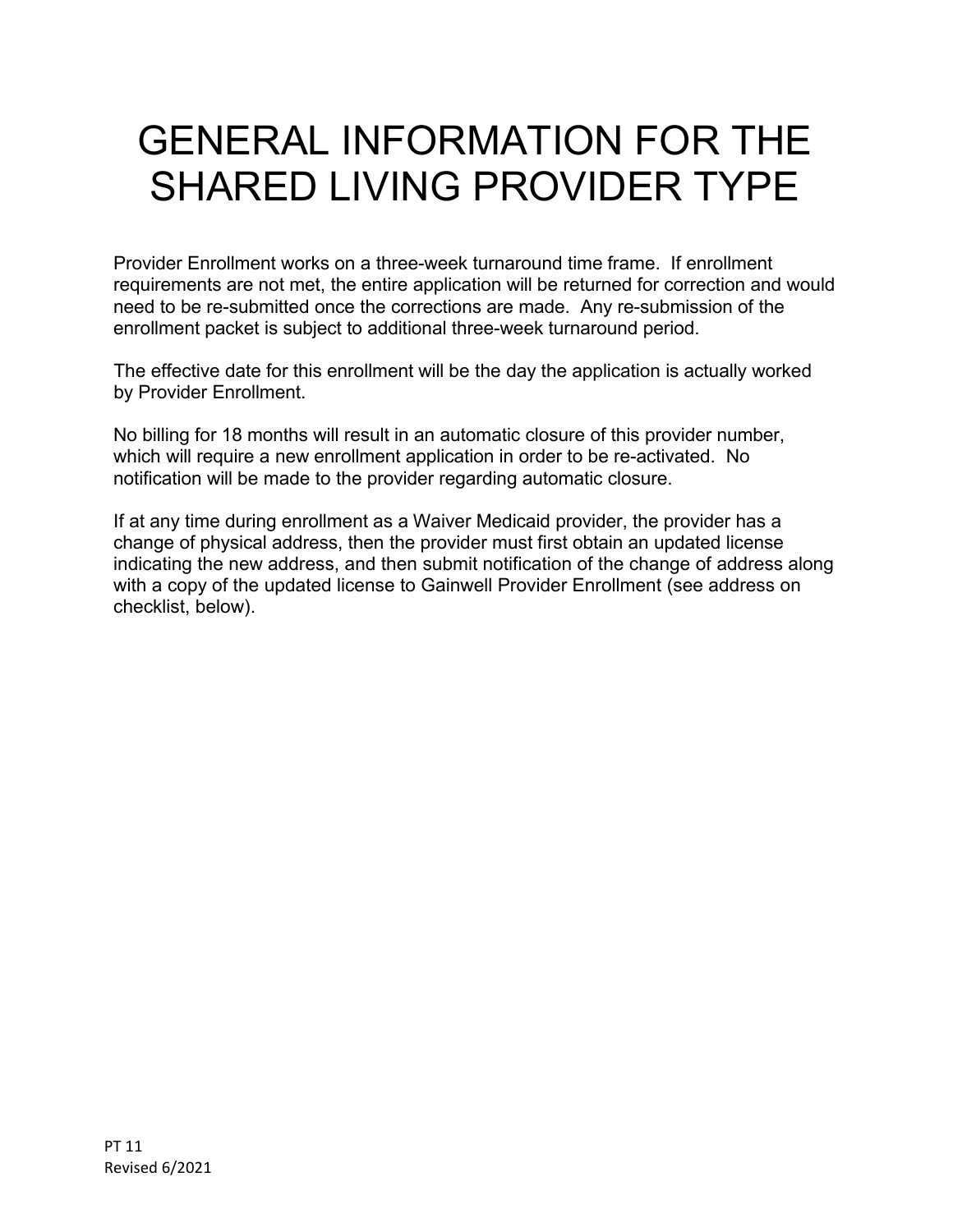# **ATTENTION!! Waiver service providers are required to comply with all requirements contained in:**

## **1. The provider manuals located at:**

**[https://www.lamedicaid.com/Provweb1/Providermanuals/ProviderMan](https://www.lamedicaid.com/Provweb1/Providermanuals/ProviderManuals.htm) [uals.htm](https://www.lamedicaid.com/Provweb1/Providermanuals/ProviderManuals.htm)**

## **And 2. The information located on the LDH/OCDD website at**

**<http://new.dhh.louisiana.gov/index.cfm/subhome/11/n/8>**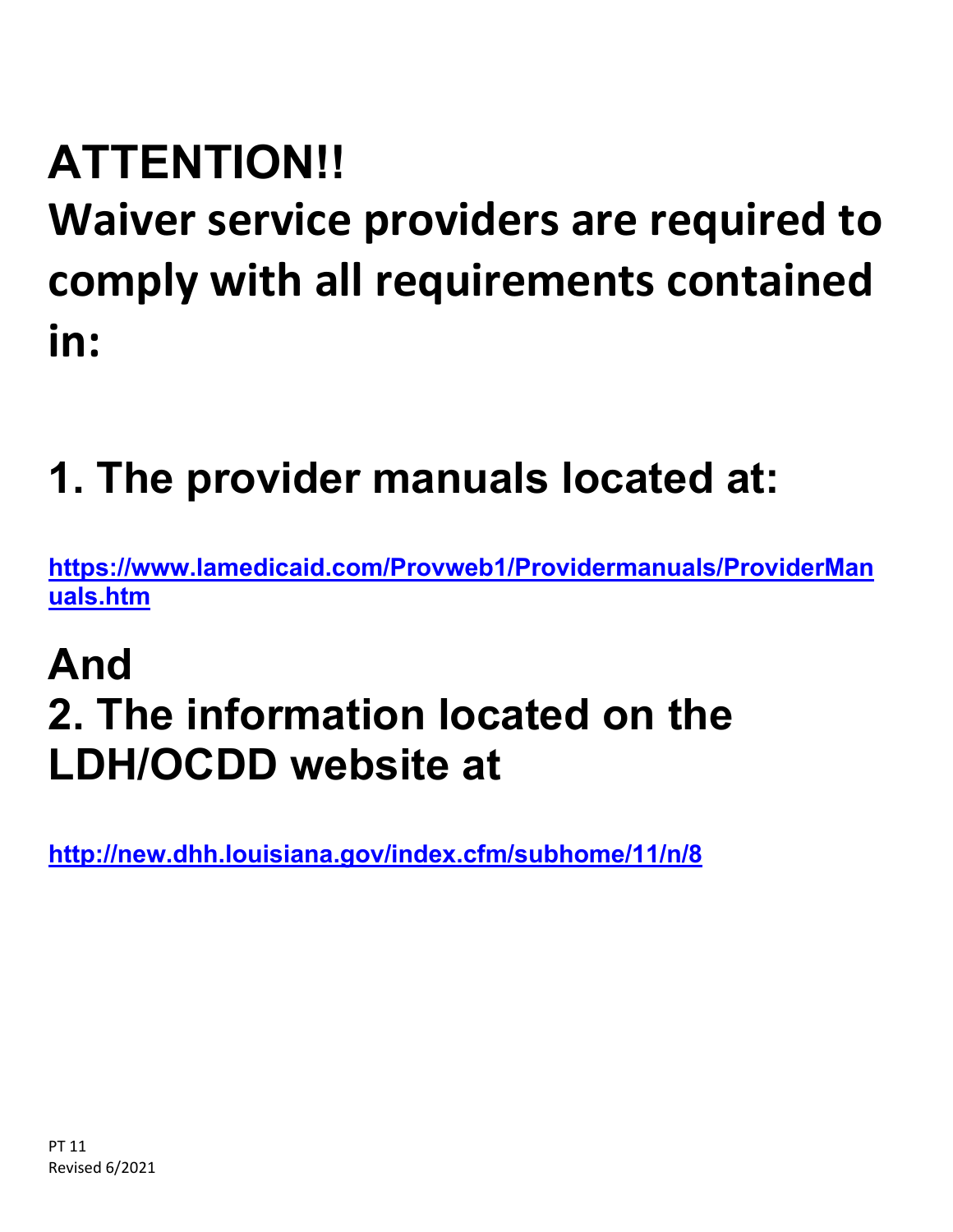#### **SHARED LIVING**

#### **CHECKLIST OF FORMS TO BE SUBMITTED**

The following checklist shows all documents that must be submitted to the Gainwell Provider Enrollment Unit in order to enroll in the Louisiana Medicaid Program as a Shared Living provider:

| Completed | <b>Document Name</b>                                                                                                                                                                                                                                                                                                                                                                                                   |
|-----------|------------------------------------------------------------------------------------------------------------------------------------------------------------------------------------------------------------------------------------------------------------------------------------------------------------------------------------------------------------------------------------------------------------------------|
| $\star$   | 1. Completed Entity/Business Louisiana Medicaid PE-50 Provider Enrollment Form.                                                                                                                                                                                                                                                                                                                                        |
| $\star$   | 2. Completed PE-50 Addendum - Provider Agreement Form (two pages).                                                                                                                                                                                                                                                                                                                                                     |
| $\star$   | 3. Completed Medicaid Direct Deposit (EFT) Authorization Agreement Form.                                                                                                                                                                                                                                                                                                                                               |
| $\star$   | 4. Louisiana Medicaid Ownership Disclosure Information Forms for Entity/Business. (Only the<br>Disclosure of Ownership portion of this enrollment packet can be done online by<br>choosing Option 1.)                                                                                                                                                                                                                  |
|           | Option 1 (preferred): Provider Ownership Enrollment Web Application. Go to<br>www.lamedicaid.com and click on the Provider Enrollment link on the left sidebar. After<br>entering ownership information online, the user is prompted to print the Summary Report; the<br>authorized agent must sign page 3 of the Summary Report and include both pages 2 and 3<br>with the other documents in this checklist.<br>-or- |
|           | Option 2 (not recommended): If you choose not to use the Provider Ownership Enrollment<br>web application, then submit the hardcopy Louisiana Medicaid Ownership Disclosure<br>Information Forms for Entity/Business.                                                                                                                                                                                                  |
| $\star$   | 5. (If submitting claims electronically) Completed Provider's Election to Employ<br>Electronic Data Interchange of Claims for Processing in the Louisiana Medical<br>Assistance Program (EDI Contract) Form and Power of Attorney Form (if<br>applicable).                                                                                                                                                             |
|           | 6. Copy of voided check or letter from the bank on bank letterhead verifying the<br>account and routing number for the account to which you wish to have your funds<br>electronically deposited (deposit slips are not accepted).                                                                                                                                                                                      |
|           | 7. Copy of a pre-printed document received from the IRS showing both the employer<br>identification number (EIN) and the official name as recorded on IRS records (W-9<br>forms are not accepted).                                                                                                                                                                                                                     |
|           | 8. Copy of Supervised Independent Living (SIL) license issued by Health Standards.                                                                                                                                                                                                                                                                                                                                     |
|           | 9. To report "Specialty" for this provider type on Section A of the PE-50, please use<br>Code 4A (Developmental Disability).                                                                                                                                                                                                                                                                                           |
|           | 10. To report "Subspecialty" for this provider type on Section A of the PE-50, please<br>use 4G (New, Provider Domain), 4L (New, Participant Domain), 4J (Conversion,<br>Provider Domain), and/or 4H (Conversion, Participant Domain).                                                                                                                                                                                 |

\* These forms are available in the **Basic Enrollment Packet for Individuals**.

\*\* Forms are included here.

*PLEASE USE THIS CHECKLIST TO ENSURE THAT ALL REQUIRED ITEMS ARE SUBMITTED WITH YOUR APPLICATION FOR ENROLLMENT.* FORMS MUST BE SUBMITTED AS ORIGINALS WITH ORIGINAL SIGNATURES (NO STAMPED SIGNATURES OR INITIALS) – DO NOT SUBMIT *COPIES OF THE ATTACHED FORMS.*

> Please submit all required documentation to: **Gainwell Provider Enrollment Unit PO Box 80159 Baton Rouge, LA 70898-0159**